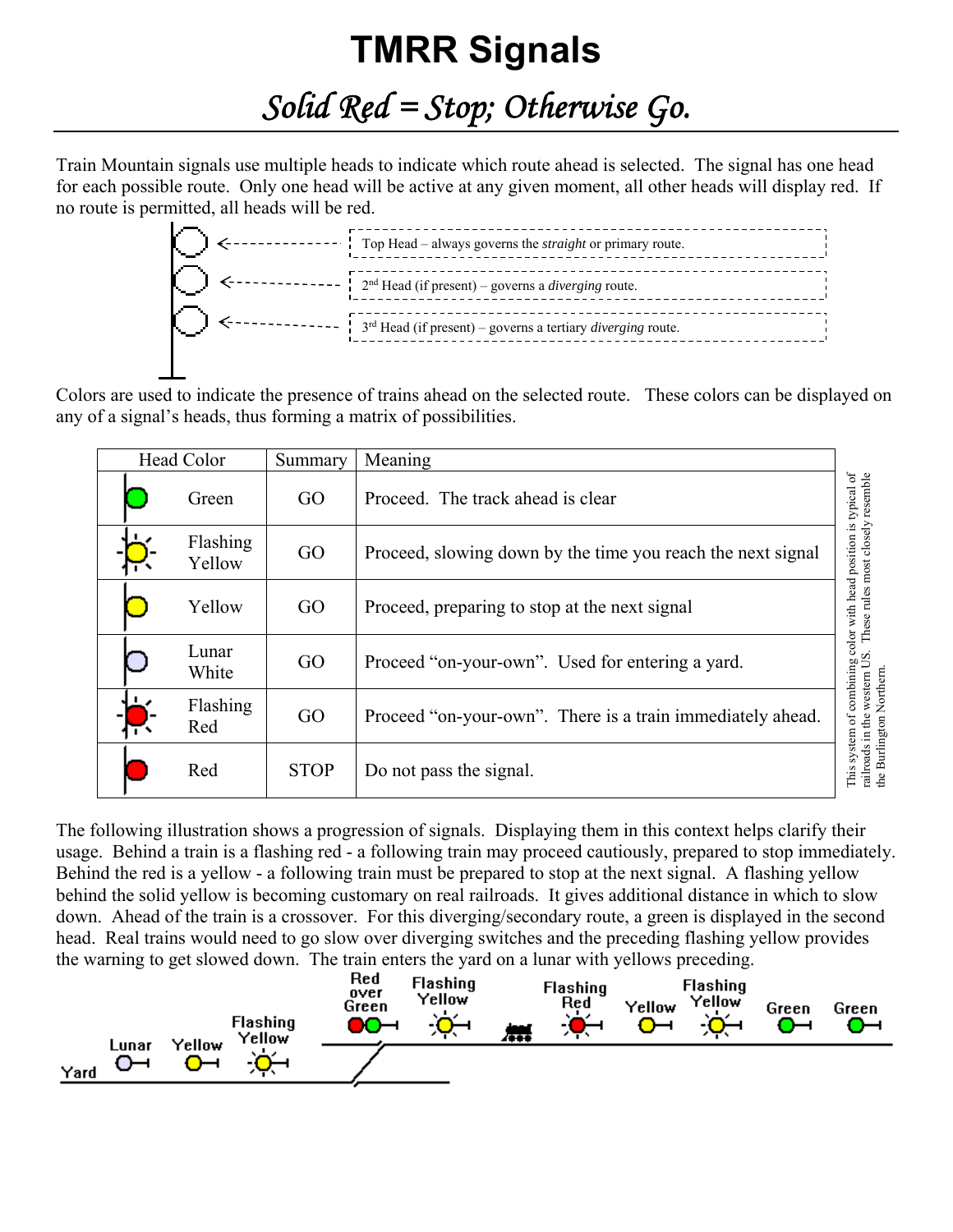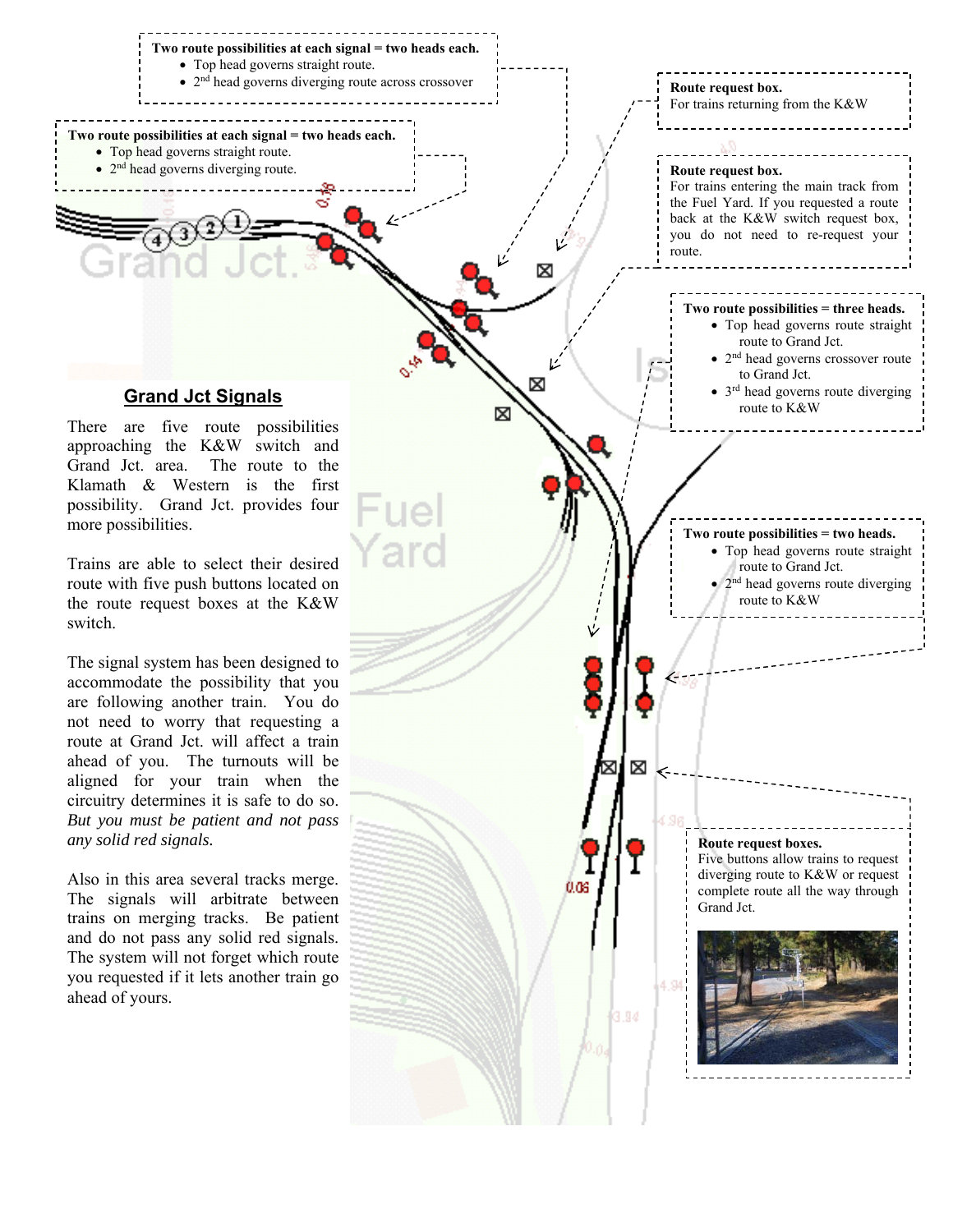

## **Warning:**

The light beam request circuitry may throw the turnouts at any moment, but only when:

- The signal is solid red, and
- No train is on the turnouts.

Therefore, never pass this signal when it is displaying a solid red. Always make sure the signal is displaying a "proceed" indication to ensure that the turnout will not throw in front of your train.

## **Long Tunnel Signals**

There are three route possibilities upon exiting the long tunnel. The leftward route leads to Central Station. The rightward route leads to the Main Yard. The center (straight) route leads to the Central Bypass.

Trains are able to select their desired route using an in-motion route selector. Mounted on the Cox bridge are two lightbeam detectors that shine down on reflectors on either side of the track. Requesting a route is done by extending an arm to break the light-beam as follows:

- Left arm extended requests left route to Central station.
- Right arm extended requests right route to Main Yard.
- Both arms extended requests straight route to Central Bypass.
- Neither arm will preserve the previous route.

*Trains must maintain at least 10 seconds of separation for the detectors to properly distinguish separate trains.* 

The system has been designed to accommodate the possibility that you are following another train. You do not need to worry that breaking a light-beam will affect a train in front of you. The switches will be properly aligned for your train when you exit the tunnel.



Engineer extends left arm to request route to Central Station.